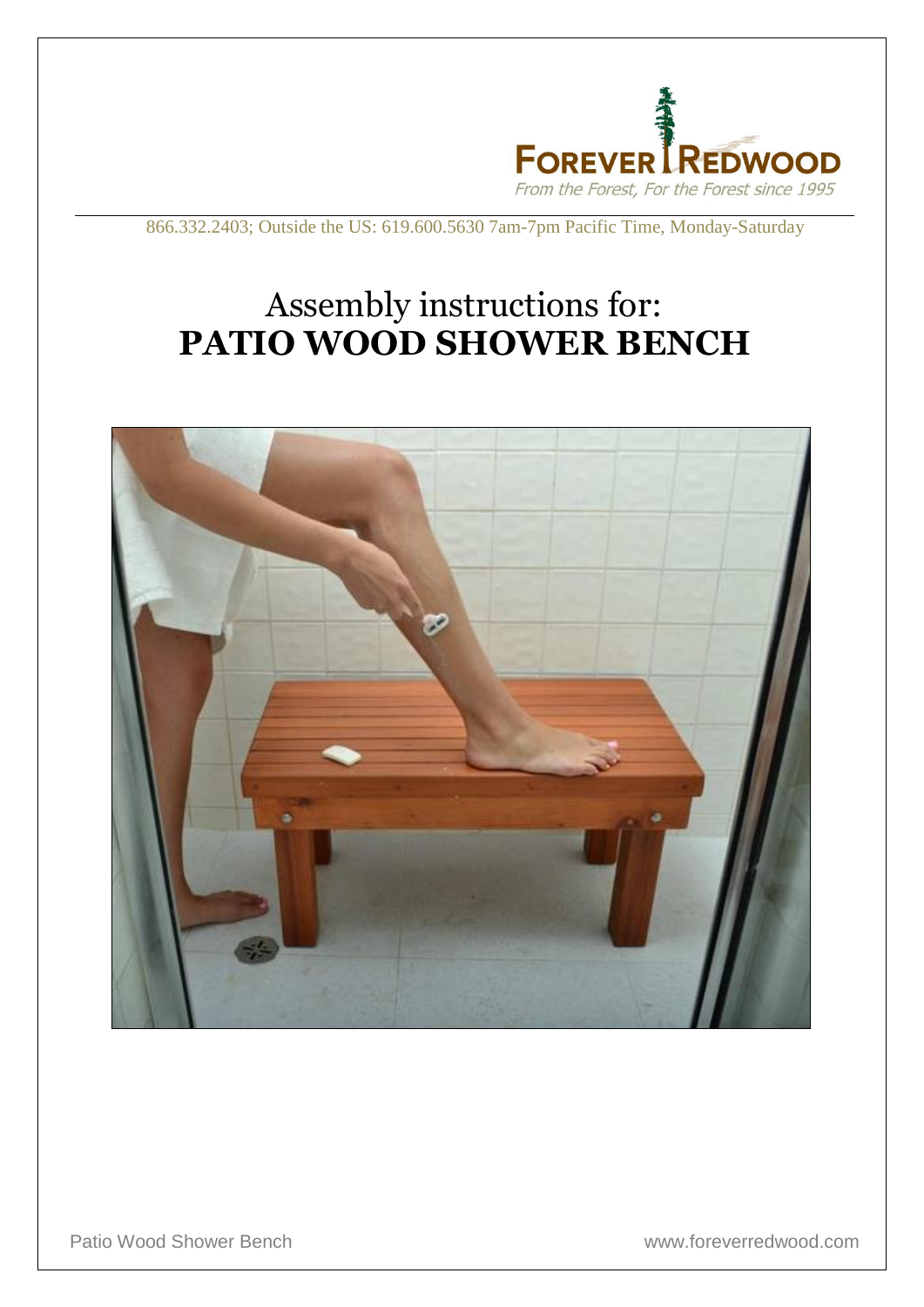## **CONTENT OF BOXES**

|                  | <b>Quantity Description</b>            | <b>Drawing</b> |
|------------------|----------------------------------------|----------------|
| ${\bf 8}$        | Bolts 3 1/2" x 5/16", Washers and Nuts |                |
| $\mathbf{1}$     | Seat                                   |                |
| $\boldsymbol{4}$ | <b>Legs</b>                            |                |